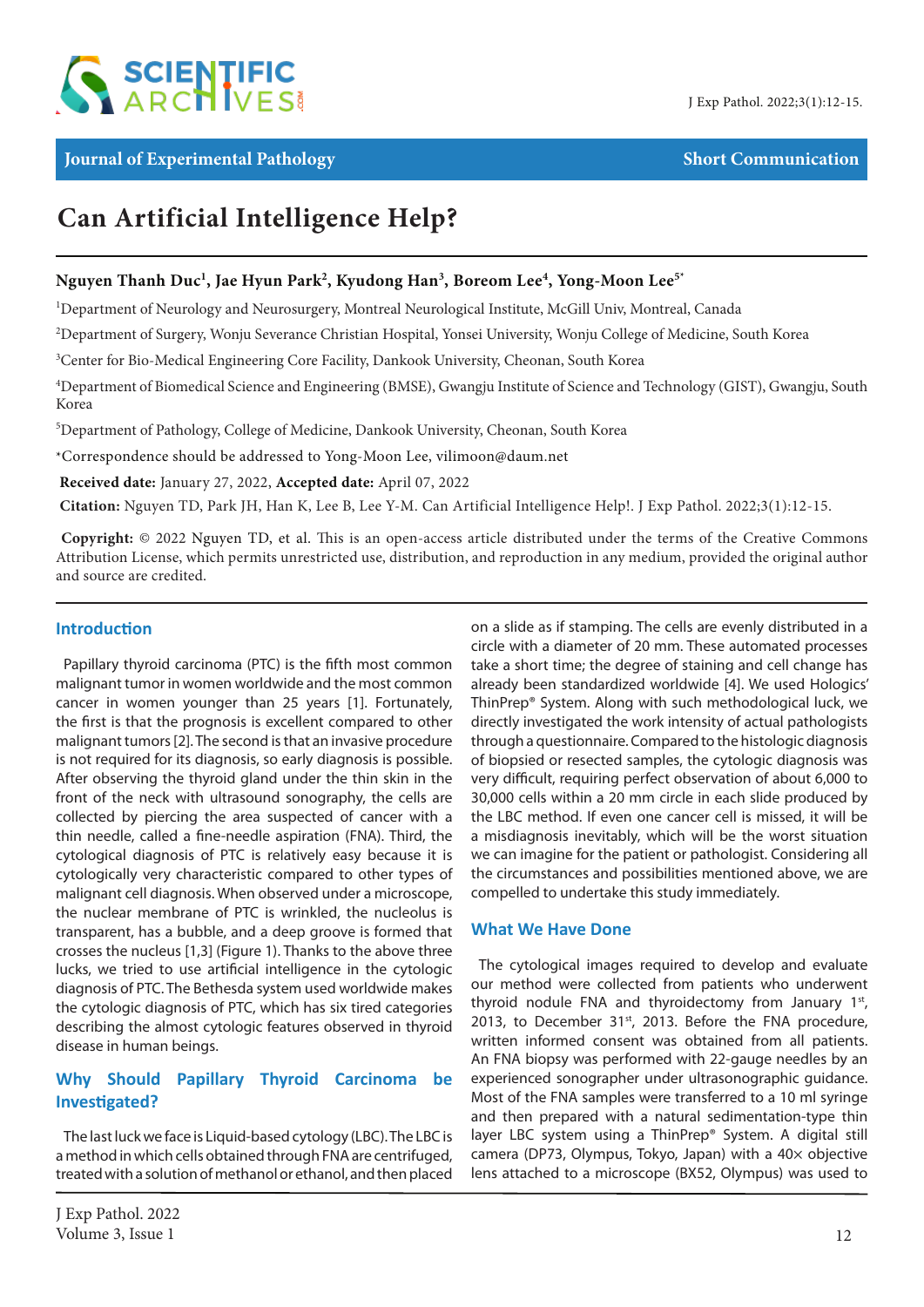*Nguyen TD, Park JH, Han K, Lee B, Lee Y-M. Can Artificial Intelligence Help!. J Exp Pathol. 2022;3(1):12-15.*



Figure 1: The characteristic nuclei of PTC demonstrate wrinkled (red arrow), transparent (green arrow), bubbled (purple arrow), and deep grooved (blue arrow).

take the pictures for the ThinPrep®. All photos were collected by experienced cytopathologists and saved in JEPG format. We introduced an automatic computer-aided diagnostic system for differentiating PTC tissues from the benign ones from FNA digital images processed by ThinPrep® using deep convolution neural network (CNN) frameworks.

We have selected to train the CNN models only with cytologically confirmed cases of PTC and not to include suspicious cases. We first proposed an automatic approach for preprocessing and stain normalization of high-resolution cytological digital images captured from the Olympus microscopy systems. Next, the fragments for training the deep CNN models are automatically generated using Canny edge detection and contours methods, which can be classified as unsupervised deep learning. We then employed a combination of transfer learning and data augmentation to retrain wellestablished CNN-based ResNet, DenseNet and Inception

models. After being trained on a large-scale dataset, the CNN models are expected to perform better. We proposed a novel CNN deep learning framework that can be implemented in modern automatic Computer-aided diagnosis (CAD) systems for accurately identifying the PTC tissues from the normal ones using FNA digital images.

At last, we proposed an ensemble deep learning architecture, which combined multiple individual deep learning models to boost the predictive performances significantly. We performed an automatic smear extraction (fragments) from original cytology FNA images and implemented the Gradientweighted Class Activation Mapping (GRAD-CAM) approach to highlight the essential regions that are highly dominant in the discrimination decisions. Our proposed ensemble deep learning model is superior to the existing models in current literature in the cytologic diagnosis of PTC [5].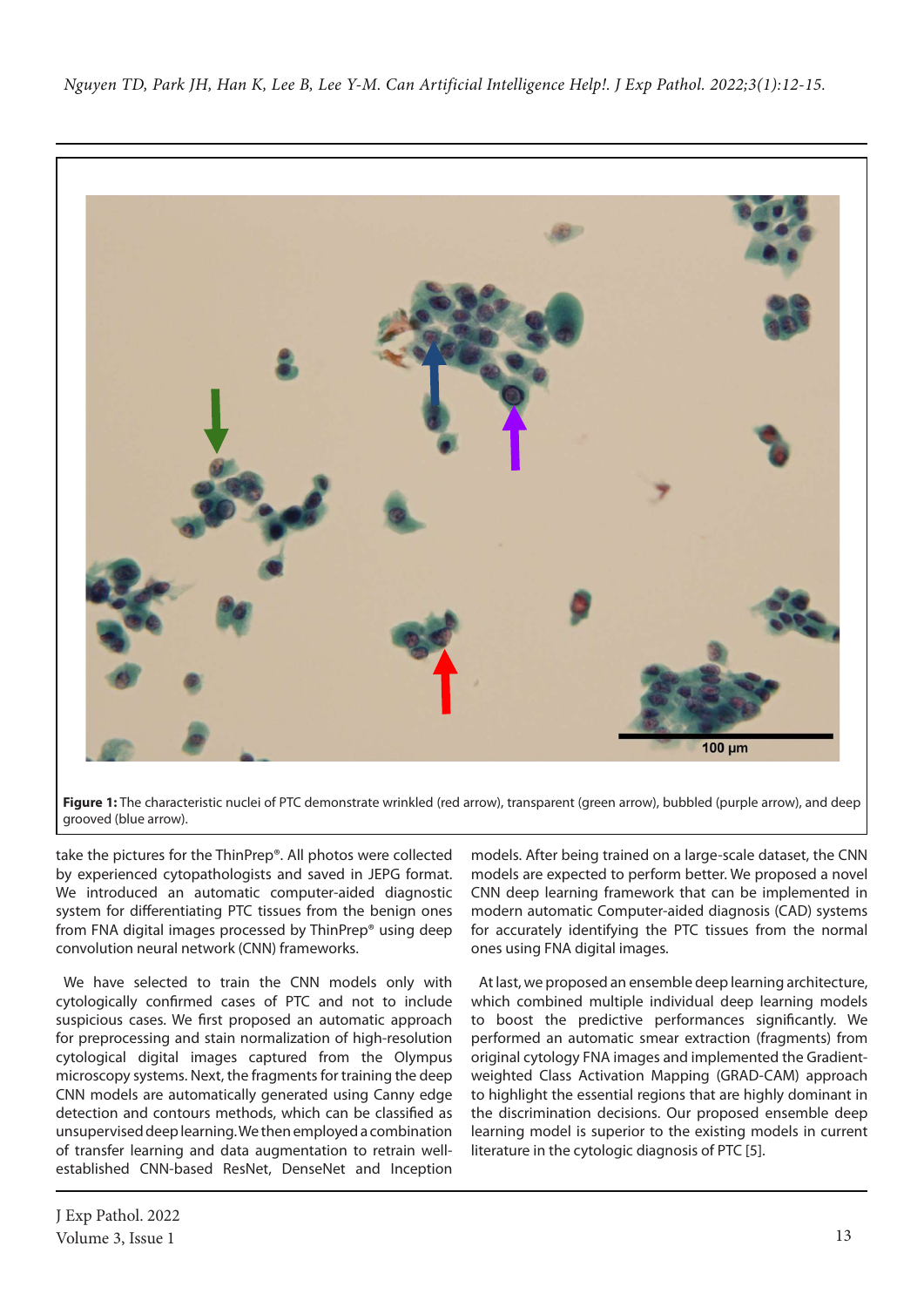In recent advances, deep Convolutional Neural Networks (CNN) have appeared as new angled approaches for analyzing multiple clinical pathologies listed in Table 1. The successful results achieved in these studies ensure promising performances for deep CNN networks in cytological diagnosis. However, the training of CNN models is learned using a stochastic algorithm which means that they are sensitive to the training data's specifics. Thus, a different set of weights each time they are trained can be achieved, which produces other predictions. In our previous work, to diminish the variances in predictions and increase predictive results, we proposed an ensemble deep learning approach, which trains multiple CNN deep learning models instead of a single model and combines these models' prediction results. After the training of CNN models reached convergences, we performed ensemble learning with bagging by considering each result of CNN models as a feature using a single machine learning algorithm at the end of inference.

## **Now We are Going to Do**

We started analyzing image files through a whole slide image (WSI) scan similar to a pathologist observes with their eyes in the real world, and we expect more practical and innovative results than previous microscopic images.

### **The Future We Dream**

Digital pathology refers to acquiring digital images using a digital scanner on a glass slide and diagnosing, managing, sharing and analyzing them. In the past, a glass slide was viewed through a microscope, but WSI is used to diagnose digital images in front of a monitor in a digital pathology environment. Digital files are shared without exchanging glass slides as in the past when cooperating, including secondary diagnosis for consultation. In the era of analogue pathology, glass slide-based pathology, diagnosis flow goes through the flow of glass slide, microscope, consultation, diagnosis, storage, re-staining when needed occasionally, transportation, and microscope reading. In addition, the diagnosis can be made using a computer, and the process becomes straightforward as the intermediate process is omitted. With the commercialization of high-speed, high-capacity digital scanners, the world's leading university hospitals have actively introduced digital scanners to digitize pathological slides [6]. It is expected that digital scanners with more diverse